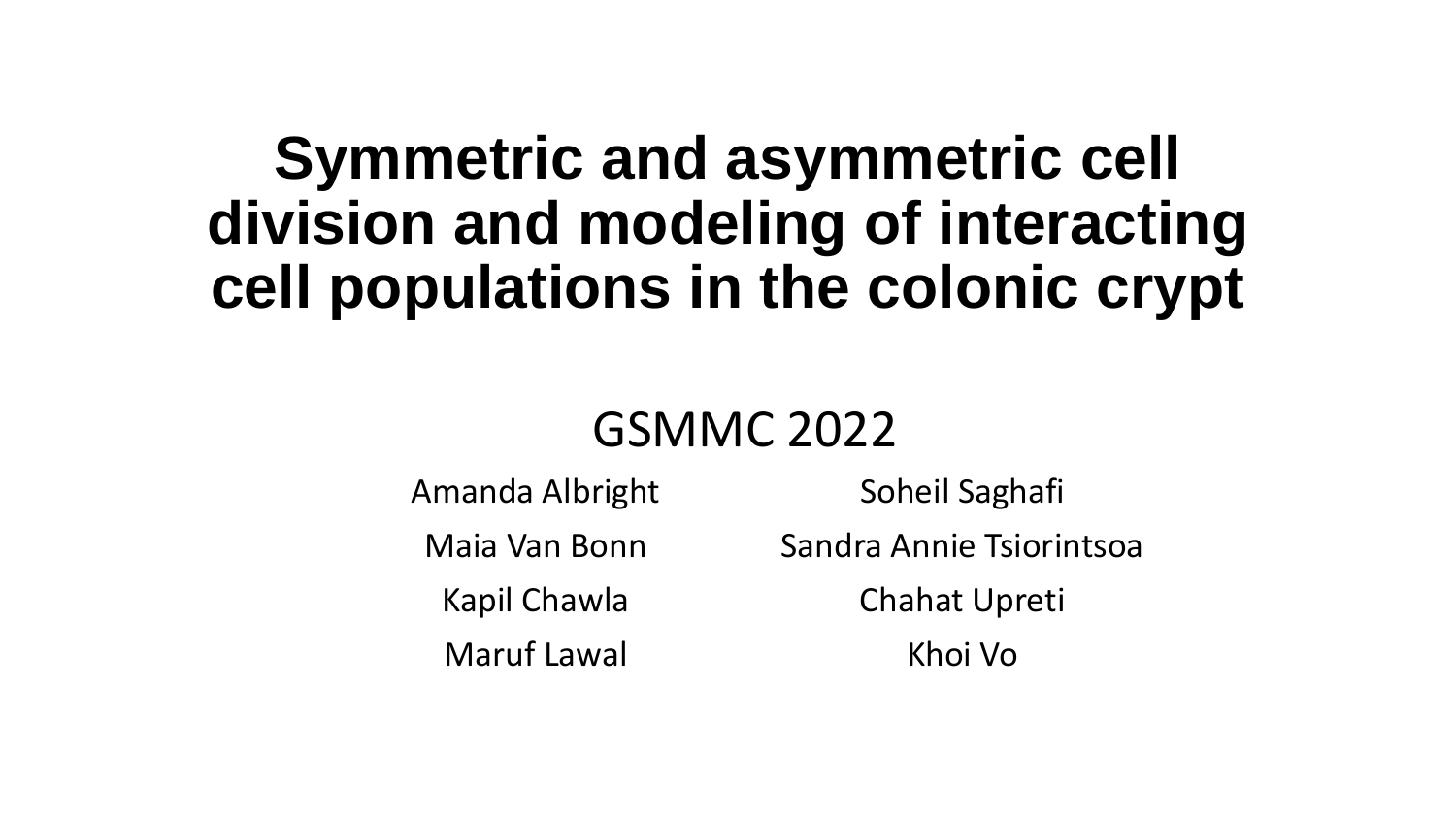# The Colonic Crypt

- Colon is responsible for the final stages of chemical digestion
- ~10 million crypts and length crypt depends on location in the intestine
- ~10 billion epithelial cells replaced daily



*Boman 2004*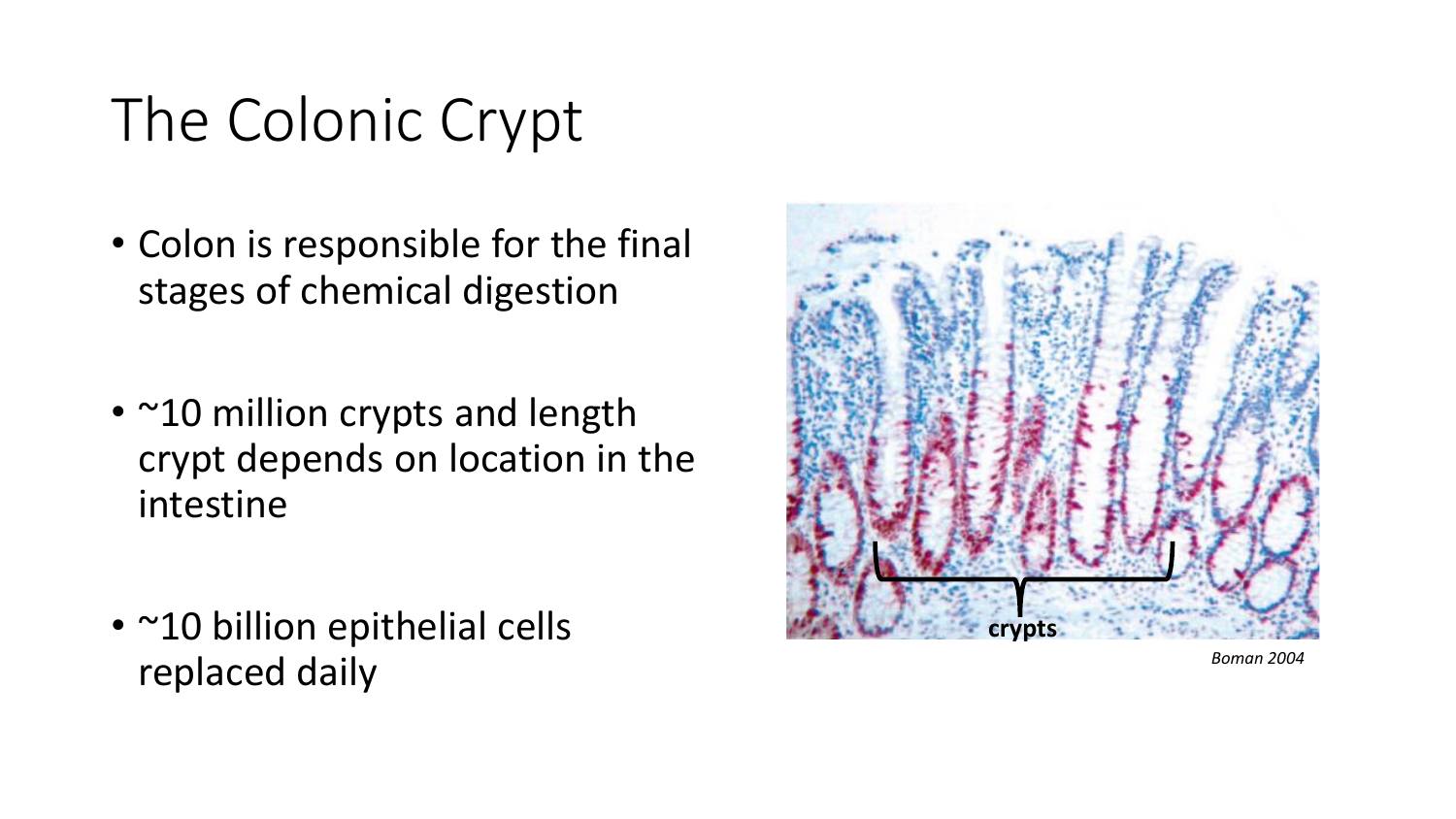# Cell Populations

- Stem Cells (C)
	- Symmetric division:  $C \rightarrow 2C$
	- Asymmetric division:  $C \rightarrow C + P$
- Proliferative Cells (P)
	- Symmetric division:  $P \rightarrow 2P$
	- Symmetric division:  $P \rightarrow 2D$
	- Asymmetric division:  $P \rightarrow P + D$
- Terminally differentiated Cells (D)
	- No division



Main Cell Type

Idealized crypt schematic and distribution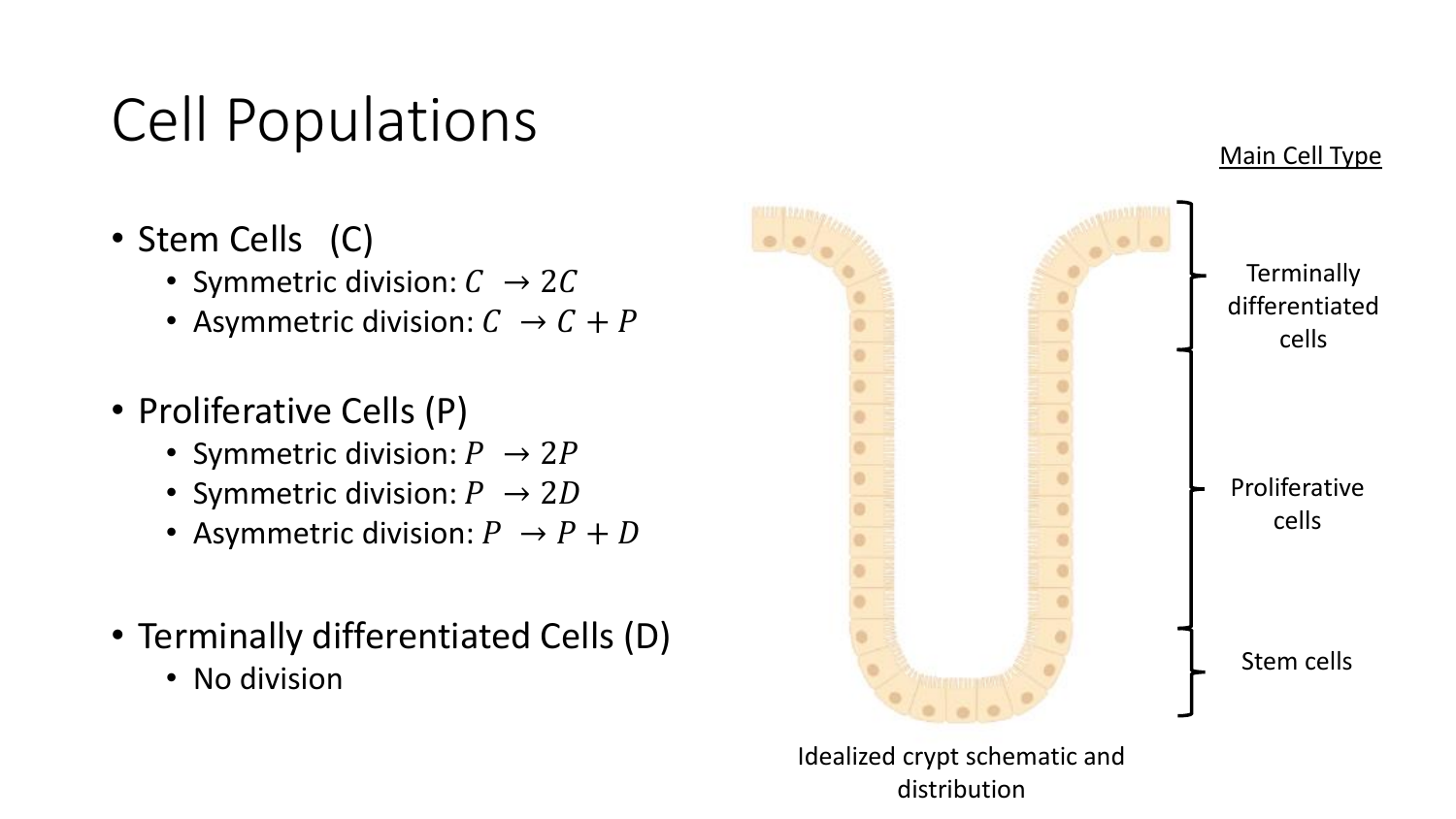### Expected vs Unregulated Behavior

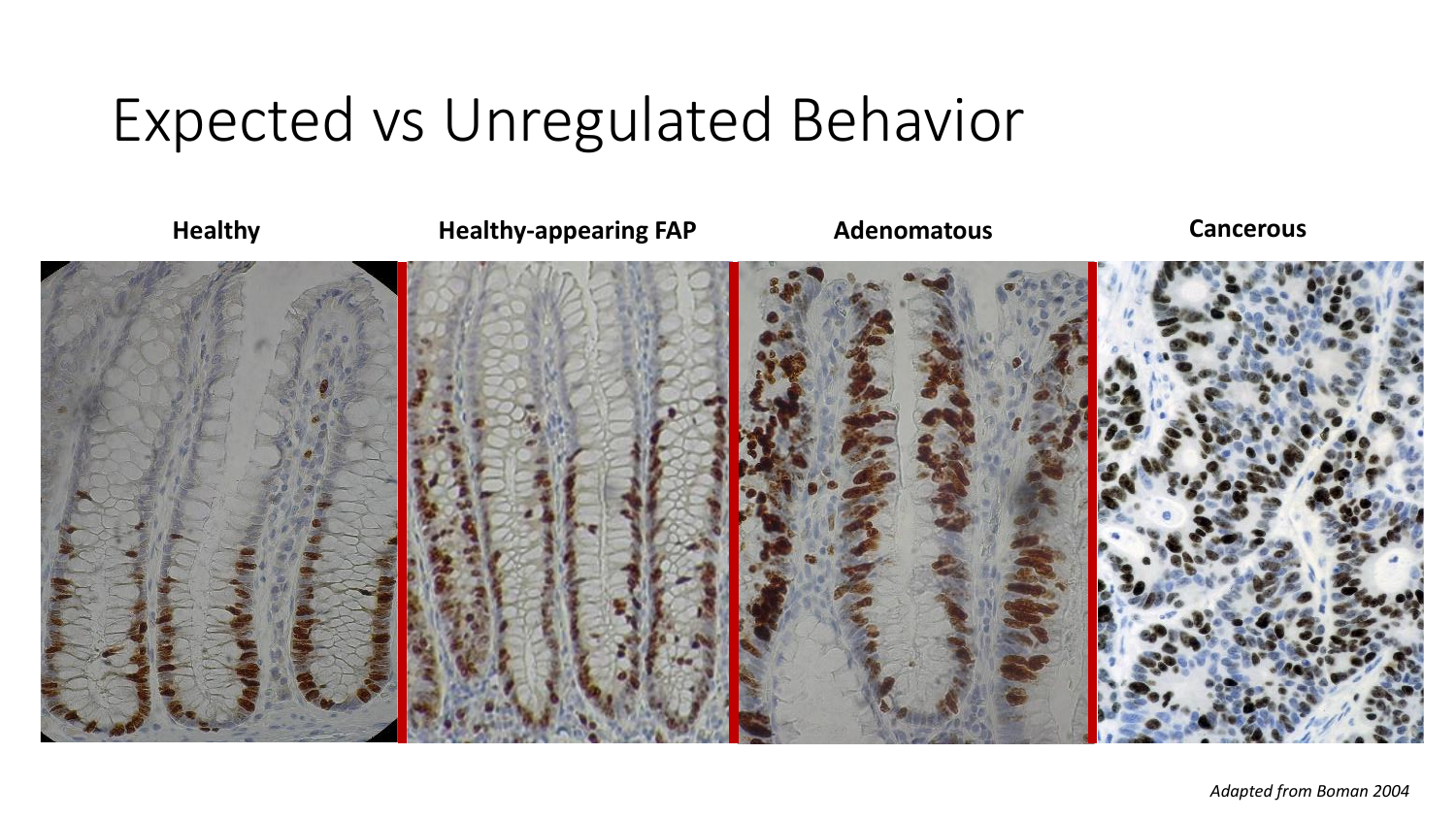# Proposed Model Components

• Only stem cells capable of asymmetric division:

> $C \rightarrow C + D$  $k_1$

- Reduce size of crypt to a 1D line of cells
- Tracking density of cells for continuous equations
- Removal of cells from the system dependent on spatial location
- No apoptosis
- Incorporate a stochastic model for further analysis

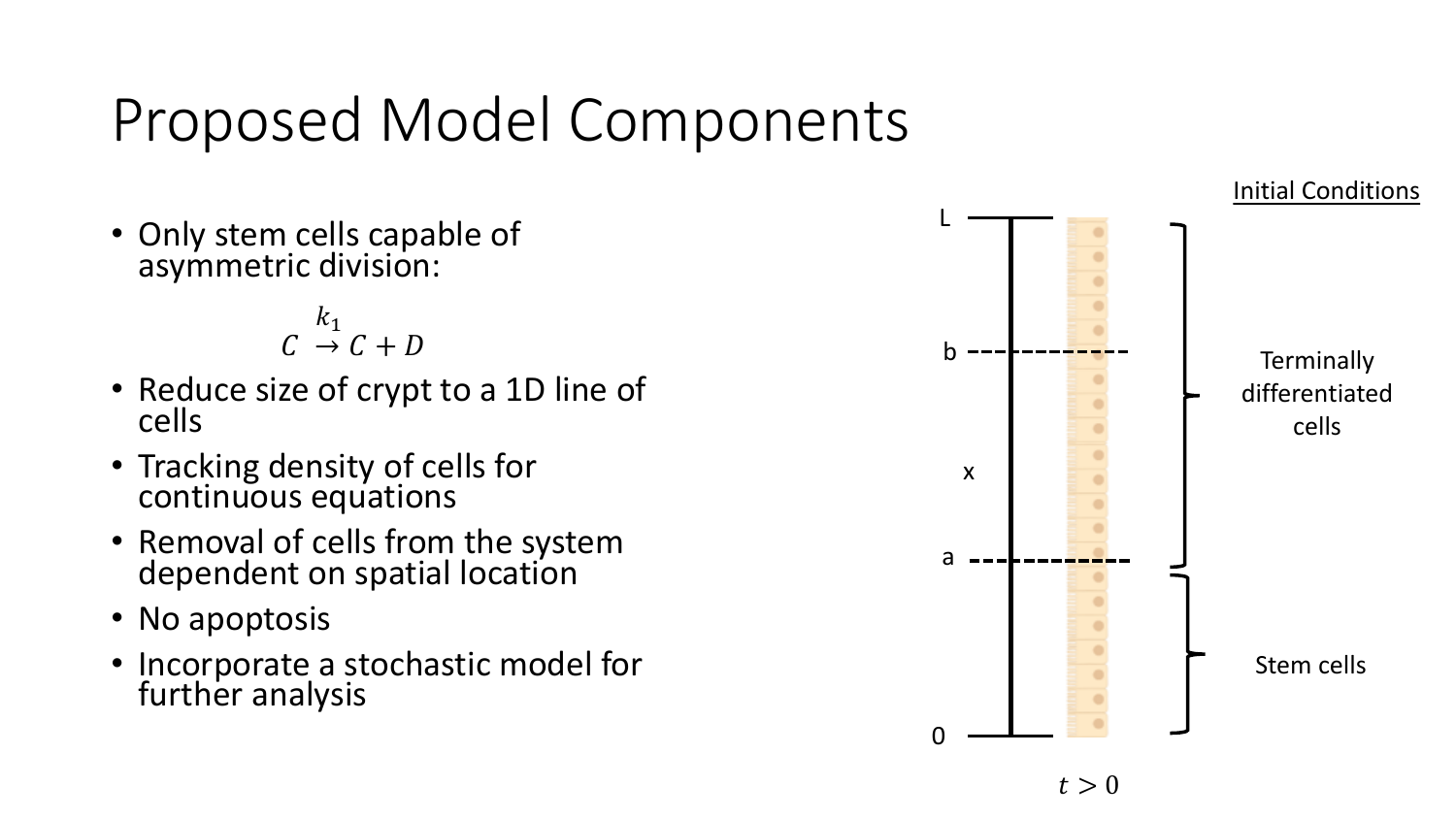### Methods: Creating PDE System

By Conservation Law:

$$
\frac{\partial}{\partial t} \int_{a}^{b} C dx = \int_{0}^{a} k_{1} C dx \left[ \frac{C}{C+D} \right] \Big|_{x=a} - \int_{0}^{b} k_{1} C dx \left[ \frac{C}{C+D} \right] \Big|_{x=b}
$$
\n
$$
\frac{\partial}{\partial t} \int_{a}^{b} D dx = \int_{0}^{a} k_{1} C dx \left[ \frac{D}{C+D} \right] \Big|_{x=a} - \int_{0}^{b} k_{1} C dx \left[ \frac{D}{C+D} \right] \Big|_{x=b} + \int_{a}^{b} k_{1} C dx
$$
\nChange in  
\nCelIP population\nFlux In  
\nProduction

Conversion to PDEs:

$$
\begin{bmatrix}\n\frac{\partial C}{\partial t} + \frac{\partial}{\partial x} \left[ \int_0^x k_1 C dz \left[ \frac{C(x)}{\rho_{max}} \right] \right] = 0 \\
\frac{\partial D}{\partial t} + \frac{\partial}{\partial x} \left[ \int_0^x k_1 C dz \left[ \frac{D(x)}{\rho_{max}} \right] \right] = k_1 C\n\end{bmatrix}
$$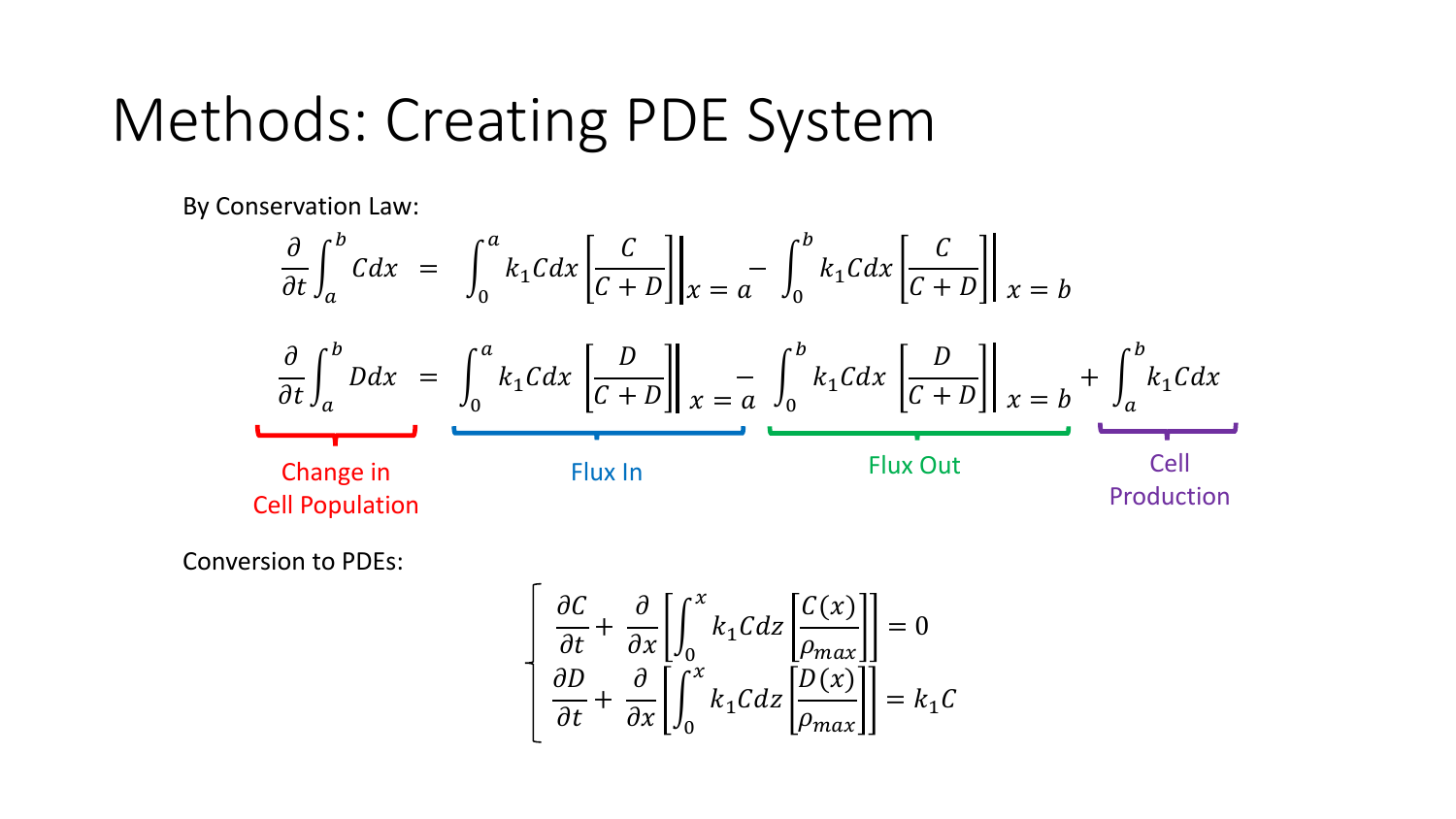### Methods: Solving PDE System

#### $S(x, t) =$ 0  $\mathcal{X}$  $C(z,t)dz$  $T(x, t) =$ 0  $\mathcal{X}$  $D(z,t)dz$ Localized Model Substitution:

$$
\frac{\partial S}{\partial t} + \frac{k_1}{\rho_{max}} S \frac{\partial S}{\partial x} = 0
$$

$$
\frac{\partial T}{\partial t} + \frac{k_1}{\rho_{max}} S \frac{\partial T}{\partial x} = k_1 S
$$

Solving by Characteristic Method:

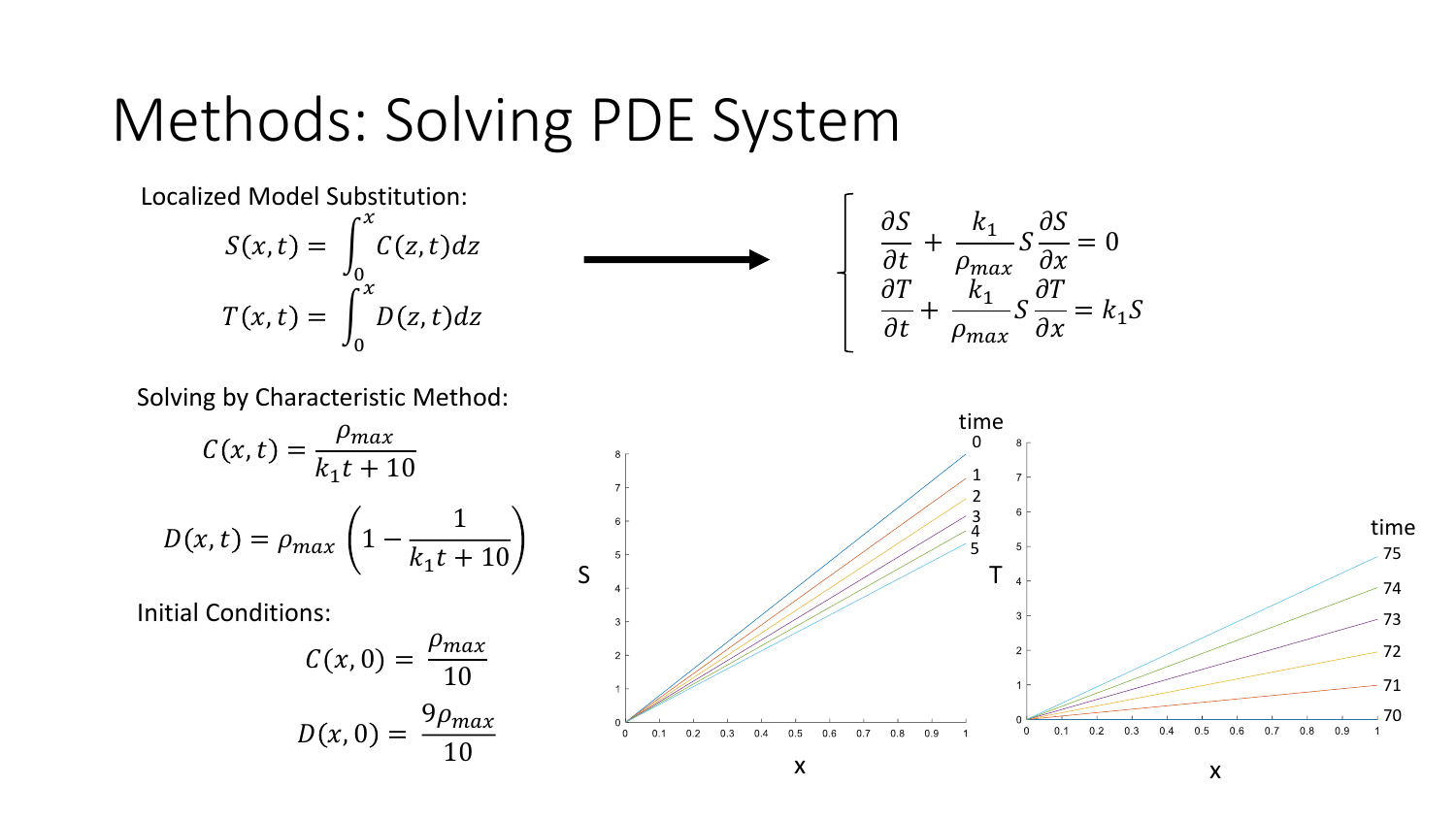### Methods: Numerical Analysis

PDE System:

$$
\begin{cases}\n\frac{\partial S}{\partial t} + \frac{k_1}{\rho_{max}} S \frac{\partial S}{\partial x} = 0 \\
\frac{\partial T}{\partial t} + \frac{k_1}{\rho_{max}} S \frac{\partial T}{\partial x} = k_1 S\n\end{cases}
$$

Initial Conditions:

$$
S(x, 0) = \begin{cases} \frac{\rho_{max} x}{10} & 0 \leq x \leq \frac{L}{10} \\ \frac{\rho_{max} L}{100} & \frac{L}{10} \leq x \leq L \end{cases}
$$



x

 $\rho_{max} = 10$  $L = 1$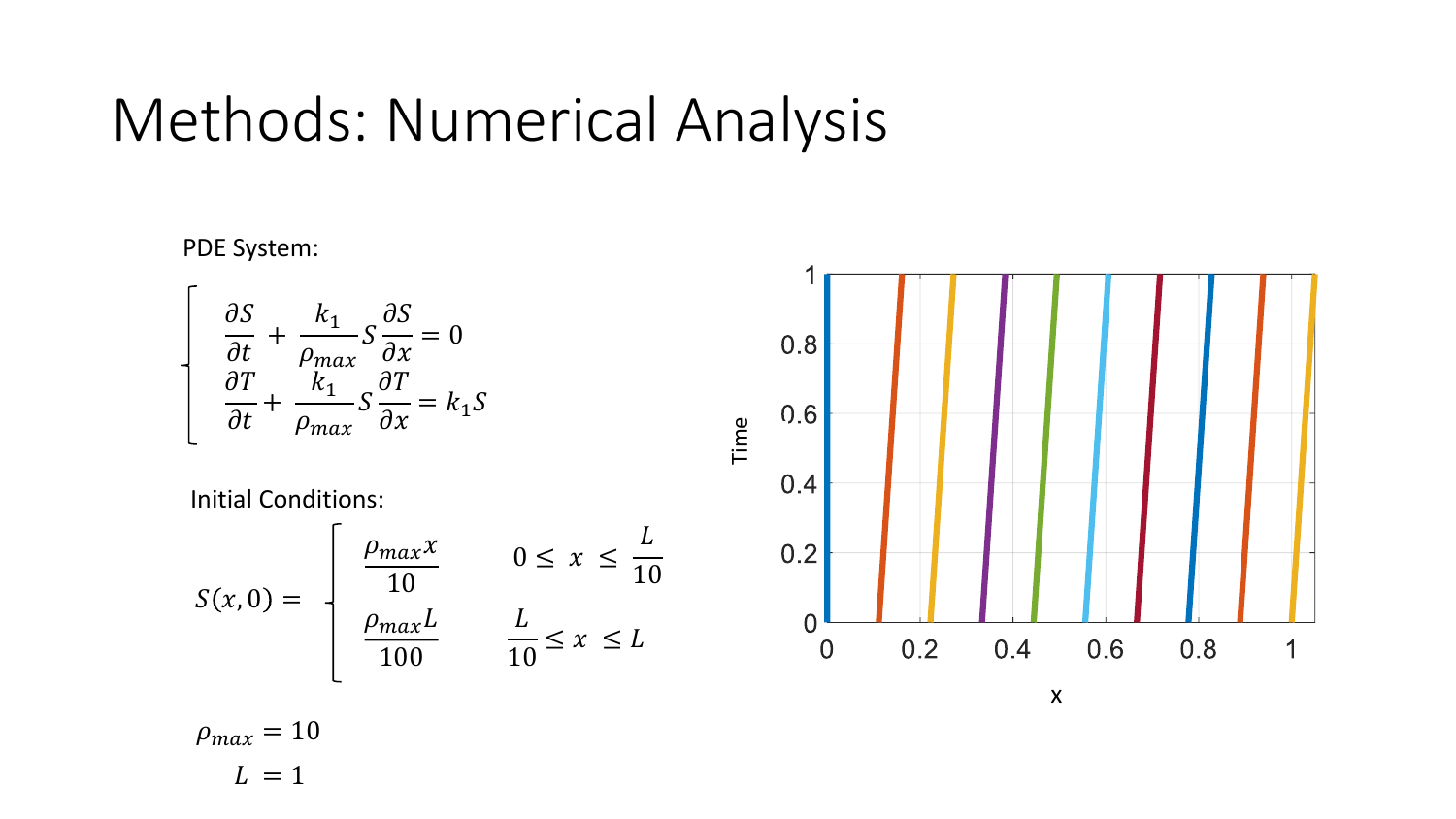### Results: Numerical Analysis

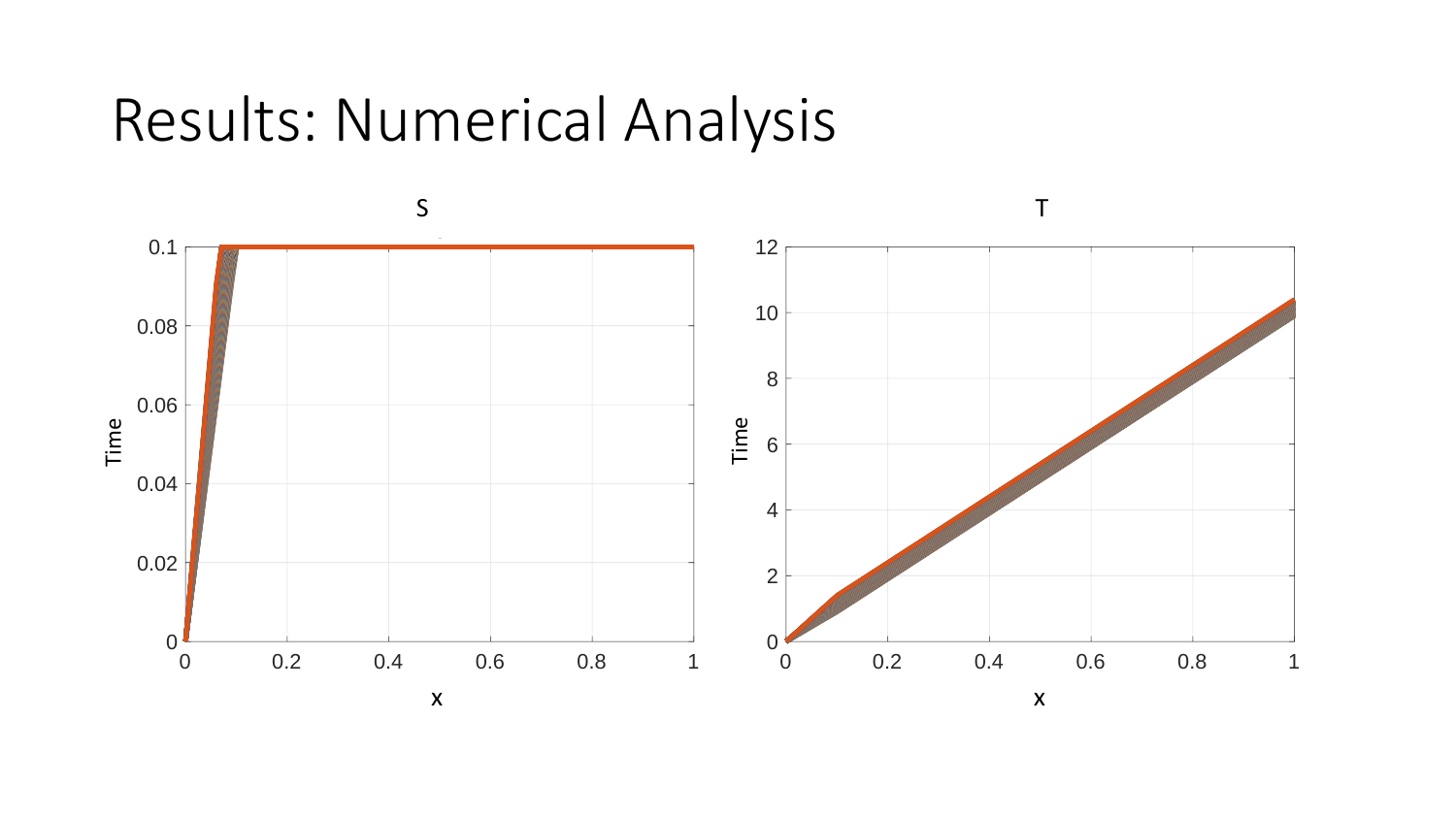### Results: Numerical Analysis

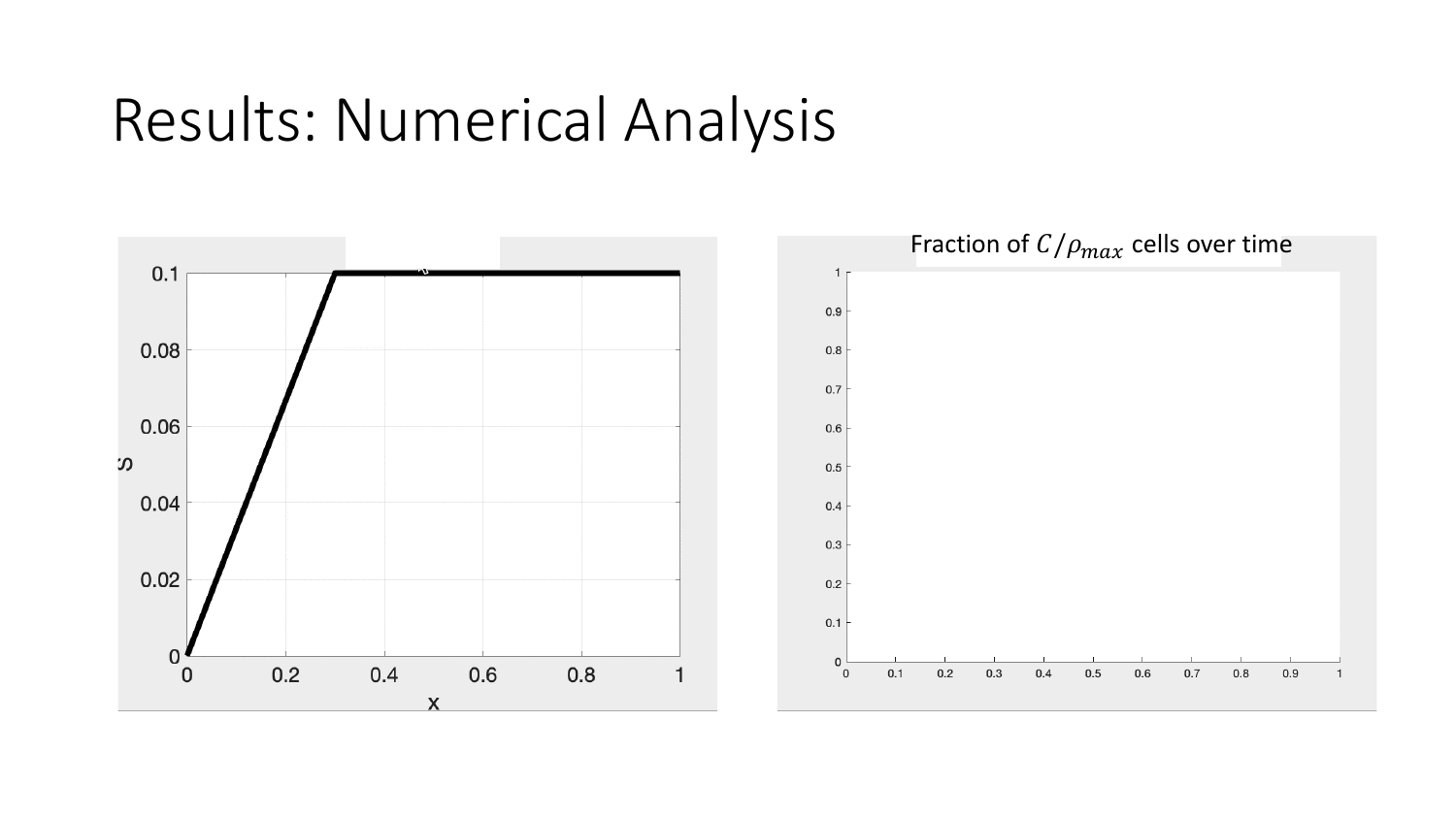## Results: Stochastic Model

- C cells divide at rate  $k_1$  by:
	- Symmetric:  $C \stackrel{k_1}{\rightarrow} 2C$
	- Probability:  $1-p$
	- Asymmetric:  $C \stackrel{k_1}{\rightarrow} C + P$
	- Probability:  $p$
- P cells divide at rate  $k_2$  by:
	- Symmetric:  $P \stackrel{k_2}{\rightarrow} 2P$
	- Probability:  $1 q$
	- Asymmetric:  $P \stackrel{k_2}{\rightarrow} P + D$
	- Probability:  $q$

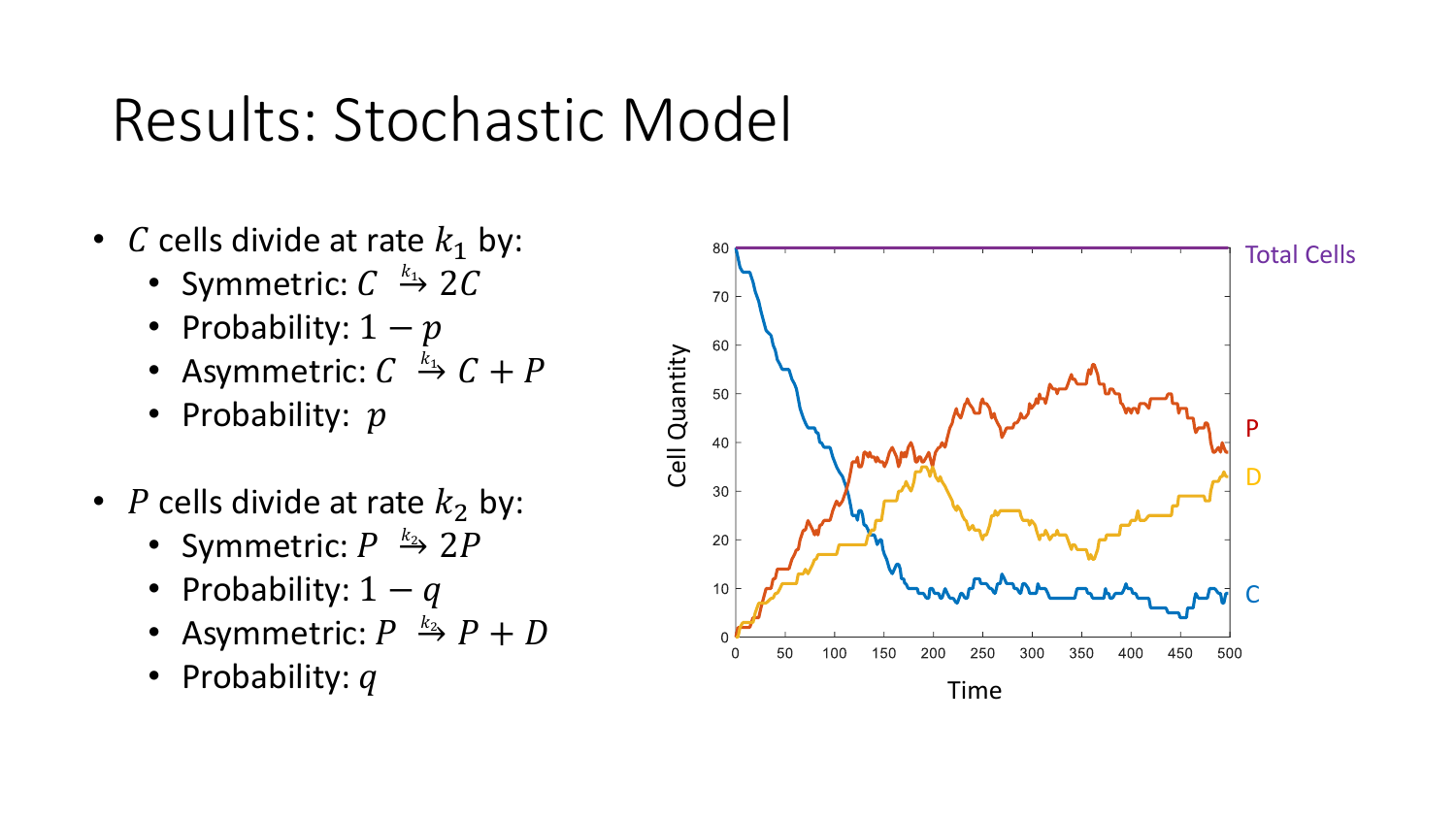## Results: Stochastic Model



*Fok 2022*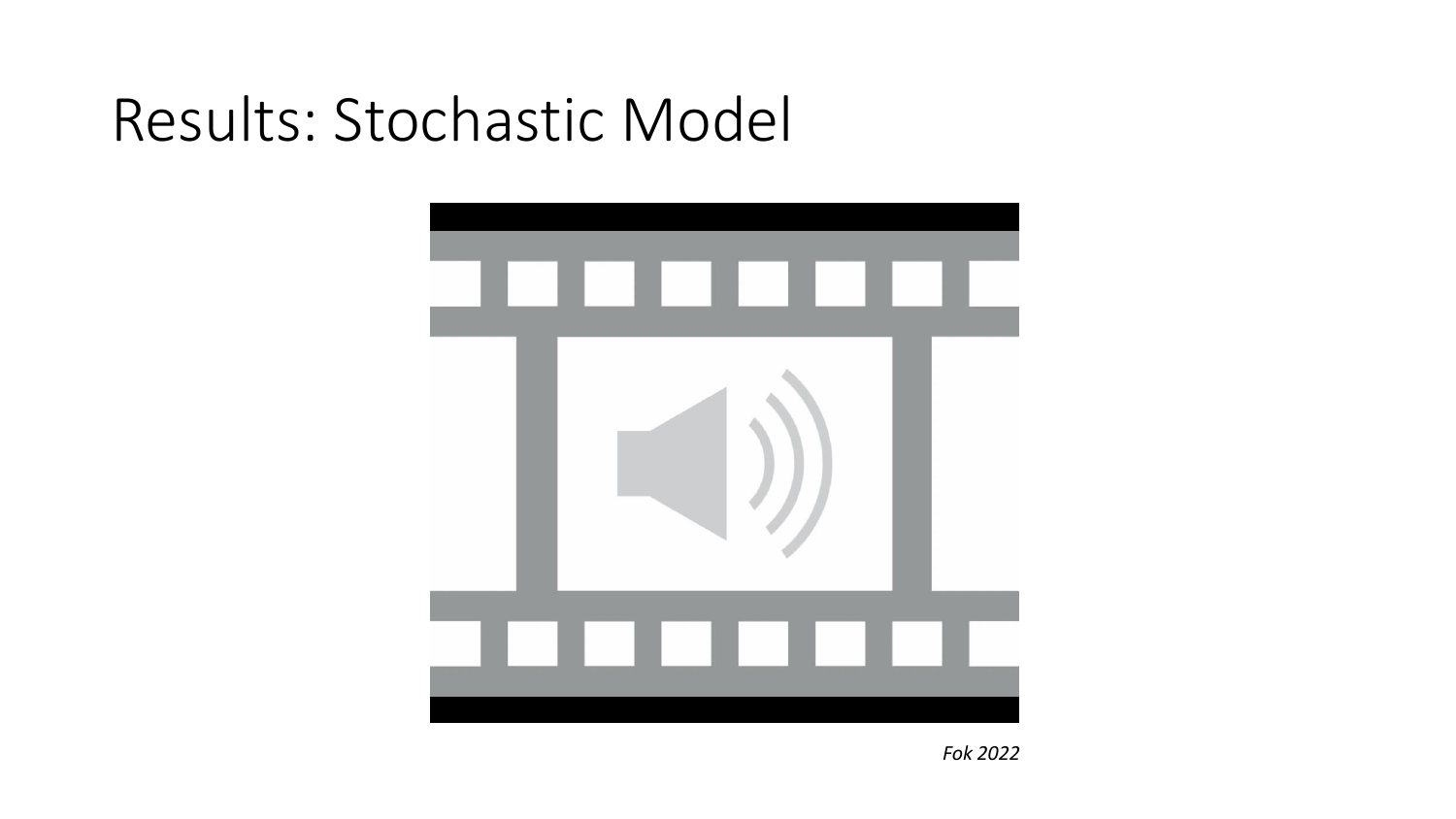## Conclusions

- Simple mathematical models can produce complicated systems and solutions which is reflective of in vivo scenarios
- Varying initial parameters results in either stable, periodic solutions or unstable, chaotic solutions
- Stochastic analysis can improve understanding of the spatial results, especially when translating the mathematical results for clinicians
- Future work suggestions:
	- Validate parameters through experimental data
	- Include proliferative cells to expand model to include all cell types
	- Division reaction rates  $(k_i)$  as functions of local cell concentration
	- Include signaling pathways